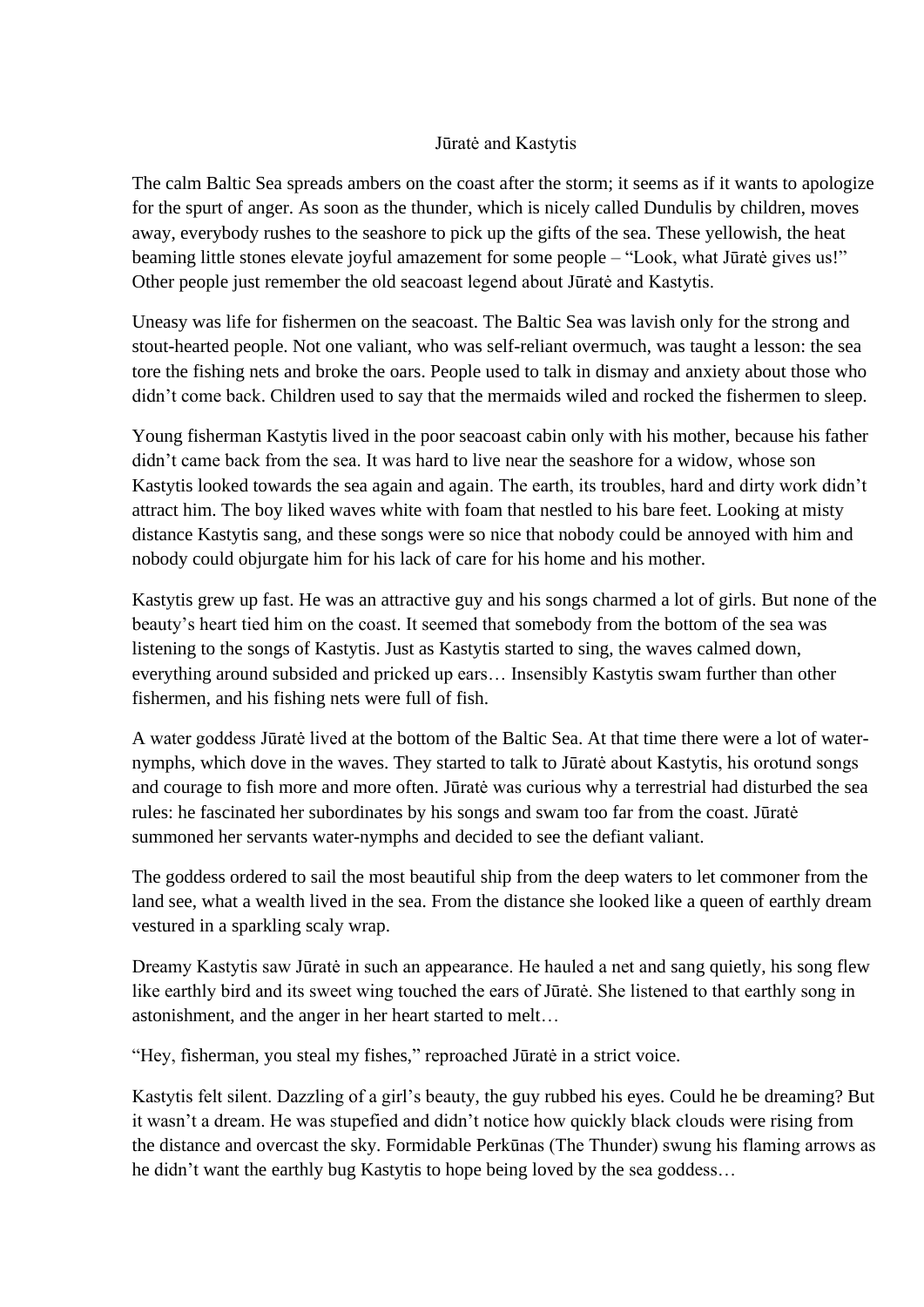"Never swim there anymore, listen, how angry Perkūnas has become, "the goddess flashed out against the fisherman and dove in the waves. But later she appeared on the surfaced of the water once again and said, "But you sing very nicely," and she disappeared in the waves.

Kastytis didn't remember the time he came back. Just as he stepped ashore, Perkūnas hit so angrily that the biggest pine tree on the seashore became black from his wrath. In an hour's time the awful storm started in the sea, it seamed that "heaven and earth" had mixed up. In such a way Perkūnas was down on Jūratė, as she dared to show herself and even to talk to the man, whose life is so tenuous and short.

Kastytis went to the sea more and more often. Sounding songs wafted over the waves of the sea. That summer was stormy as never. Perkūnas beat, splashed over the waves almost every day and every night took his revenge on the fisherman for his inhuman courage and on Jūratė for her godlike forwardness. They met more and more often, they talked increasingly and didn't perceive that they started to yearn and later fell in love with each other.

Kastytis told his mother what he saw in the sea, and his mother became very startled. He went to the sea more often, he saw nothing around him neither his cabin, nor sandy hills, or his old mother, who was worried a lot. Have you ever seen a man who was eager to get into the water world where the goddess of the sea Jūratė lived?

"My son, don't go to the sea,"- cried his mother. "Isn't this earth feeding us enough? Look, the rye near the cabin is already pale." But Kastytis was silent. He heard and saw nothing. He just looked for the right time to go to the sea.

In the afternoon his mother was sad and silent. She didn't like her son's joy, as wherever he went he sang songs and wherever he looked he saw only the sea. The old mother understood that the waves ranted and raved him. When Kastytis sat in the boat, white foams surrounded it, and powerful windflaw blew from the coast and took the boat forward.

Shining, pretty sea goddess Jūratė was waiting for her darling Kastytis. From a distance they saw each other. Nobody could stop them – neither rising waves, nor flaming arrows of Perkūnas, and neither his menace. Sparkling, sweet and miracle Jūratė invited her lover – the son of Earth. He stretched his hands and they forgot themselves in the infinite felicity of their meeting.

But as soon as Jūratė's arms embraced Kastytis' neck, a painful flaming arrow was thrust at Kastytis' heart. Jūratė saw the fading lower's eyes, his sloping arms that had just been holding her embraced. Despair and displeasure caught her. She pretended being the Earth's daughter-in-law but not the Baltic Sea goddess. She gently laid her lover on the wave, stroke his eyes with her godlike fingers and asked the water-nymphs to take care of him. The water-nymphs quickly took Kastytis to the coast.

In a fit of temper Perkūnas knocked and banged about the Baltic Sea for a long time. Rigorous sky king could not understand how it is possible to set one's heart on earthly felicity so airily. He broke Jūratė's castle, the next arrow aimed at her perfect ships. Later, only a lot of chips, which were dissipated by the stormy waves, were lying in the deep waters.